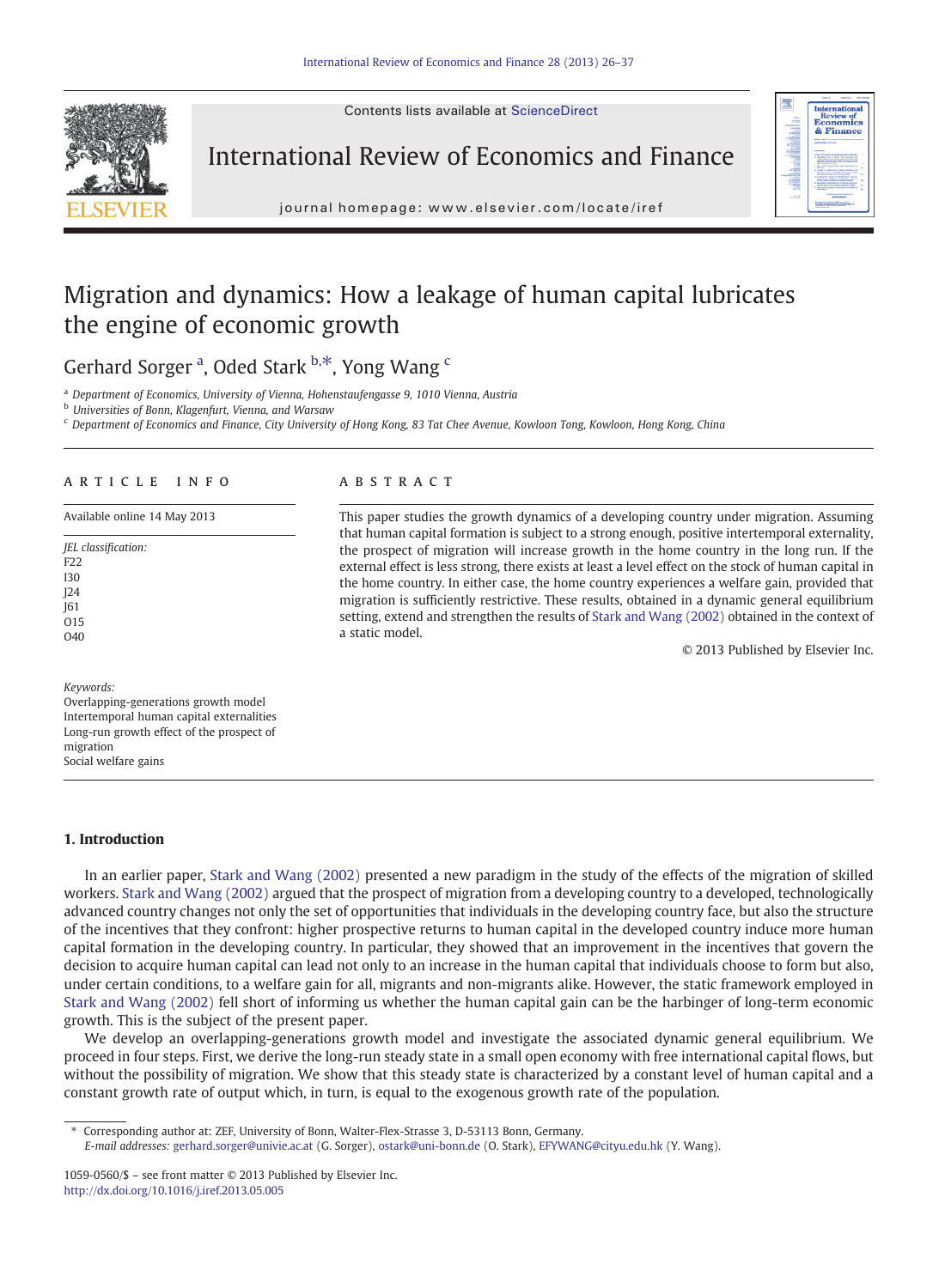Second, we study growth dynamics when the individuals in the home country face a strictly positive probability of migrating to a destination country where the returns to their human capital are higher than at home. The higher expected wage rate yielded by the prospect of migration induces the individuals to acquire more human capital. In our model, human capital formation is subject to a positive intertemporal externality beyond some threshold level. We show that the size of the spillover effect of the current human capital on future productivity plays an important role in determining the long-run growth effect of the prospect of migration. When the spillover effect is sufficiently strong, the prospect of migration results in a higher growth rate of the home country in the long run; however, a weak enough, or a complete absence of, a spillover effect will lead to only a level increase in human capital, with a reduction of the growth rate in the long run.<sup>1</sup>

Third, we conduct a welfare analysis, looking at the wellbeing of the individuals who stay behind in the home country. When the workforce is homogeneous, these individuals too have responded (ex ante) to the migration-conferred incentive to acquire more human capital, yet ended up (ex post) not subjecting their improved human capital to the higher pay environment abroad. Provided that migration is restricted, the long-run growth gain translates into a welfare gain. Moreover, even if there is no long-run growth gain, a welfare gain is still possible under restrictive migration policies, just as originally demonstrated in [Stark](#page--1-0) [and Wang \(2002\)](#page--1-0) in the context of a static model.

Finally, in step four we demonstrate that our findings are robust to the introduction of heterogeneity of skill levels. Specifically, we assume that individuals may differ in their ability to form human capital, and that only the highly skilled individuals, who in equilibrium acquire more human capital than the low-skill individuals, face a prospect of migration. Despite the negative effect caused by the migration of such individuals, a growth gain as well as a resulting welfare gain in the home country can still materialize.

### 2. Human capital formation and economic growth: the (benchmark) economy without migration

Consider a small open economy without migration. The economy consists of overlapping-generations, with each generation consisting, in turn, of homogenous individuals whose lives can be divided into two periods. The population grows at a (gross) rate  $n > 0$ . Each member of each generation acquires human capital in the first period of his life ("youth"). In the second period of his life ("old age") the member works, repays the loan that he took to finance the human capital investment, procreates (at the rate  $n$ ), and consumes.

More specifically, in each period a young individual undertakes educational investment which is financed by borrowing from a perfect capital market, where the prevailing world (gross) interest rate is  $R > 0$ . An old individual works, supplying inelastically the human capital which he acquired during his youth. Let  $e_t$  be the amount of educational investment, financed by borrowing, of a young individual in period t, and let  $h_{t+1}$  be the resulting level of human capital available to the individual in the subsequent period  $t + 1$ . We assume that the production function of human capital is a product of two terms: the young individual's own educational investment, and the human capital level of the old (parent) generation. Because within a given generation individuals are identical,<sup>2</sup> the prevailing average level of human capital is the same as an old individual's level of human capital. Formally, we assume that

$$
h_{t+1} = e_t^{\alpha} h_t^{\beta}, \tag{1}
$$

where  $\alpha$  and  $\beta$  are positive parameters satisfying  $\alpha + \beta < 1$  (that is, the production function of human capital exhibits decreasing returns to scale). The incorporation of  $h_t$  in (1) emanates from the assumption that the prevailing (average) level of human capital creates an environment that facilitates human capital formation for any given level of educational investment. The prevailing level of human capital thus acts as a contemporaneous pulling up externality.<sup>3</sup>

The output produced in the economy in period  $t$ ,  $Y_t$ , is given by

$$
Y_t = A_t H_t,\tag{2}
$$

where  $H_t$  is the aggregate human capital in the economy (the sum of the levels of human capital of all the old individuals), and where  $A_t$  is a productivity factor. We assume that the productivity factor is subject to a threshold externality in the spirit of [Azariadis and Drazen \(1990\)](#page--1-0), that is,

$$
A_t = f(h_{t-1}),\tag{3}
$$

$$
f_{\rm{max}}
$$

 $<sup>1</sup>$  The idea that migration might lead to higher growth through some sort of an intertemporal spillover effect on productivity has been suggested, but not</sup> explicitly studied, by [Mountford \(1997\).](#page--1-0) It is noteworthy that in contrast to [Mountford \(1997\)](#page--1-0), who focuses on the possibility of migration resulting in some longrun level effects on human capital accumulation and on output for the home country, we study in the present paper the long-run growth as well as welfare effects of migration. [Stark, Helmenstein, and Prskawetz \(1998\)](#page--1-0) have also referred to the positive externalities that the probability of migration could confer upon the home country.

<sup>2</sup> The case of heterogeneous individuals is studied in [Section 5.](#page--1-0)

<sup>&</sup>lt;sup>3</sup> Similar production functions of human capital are quite standard in the relevant literature. See, for example, [Lucas \(1988\),](#page--1-0) [Galor and Stark \(1994\),](#page--1-0) and [Glomm and Ravikumar \(2001\)](#page--1-0). The restriction  $\alpha + \beta < 1$  is helpful in obtaining a steady state for the human capital dynamics.